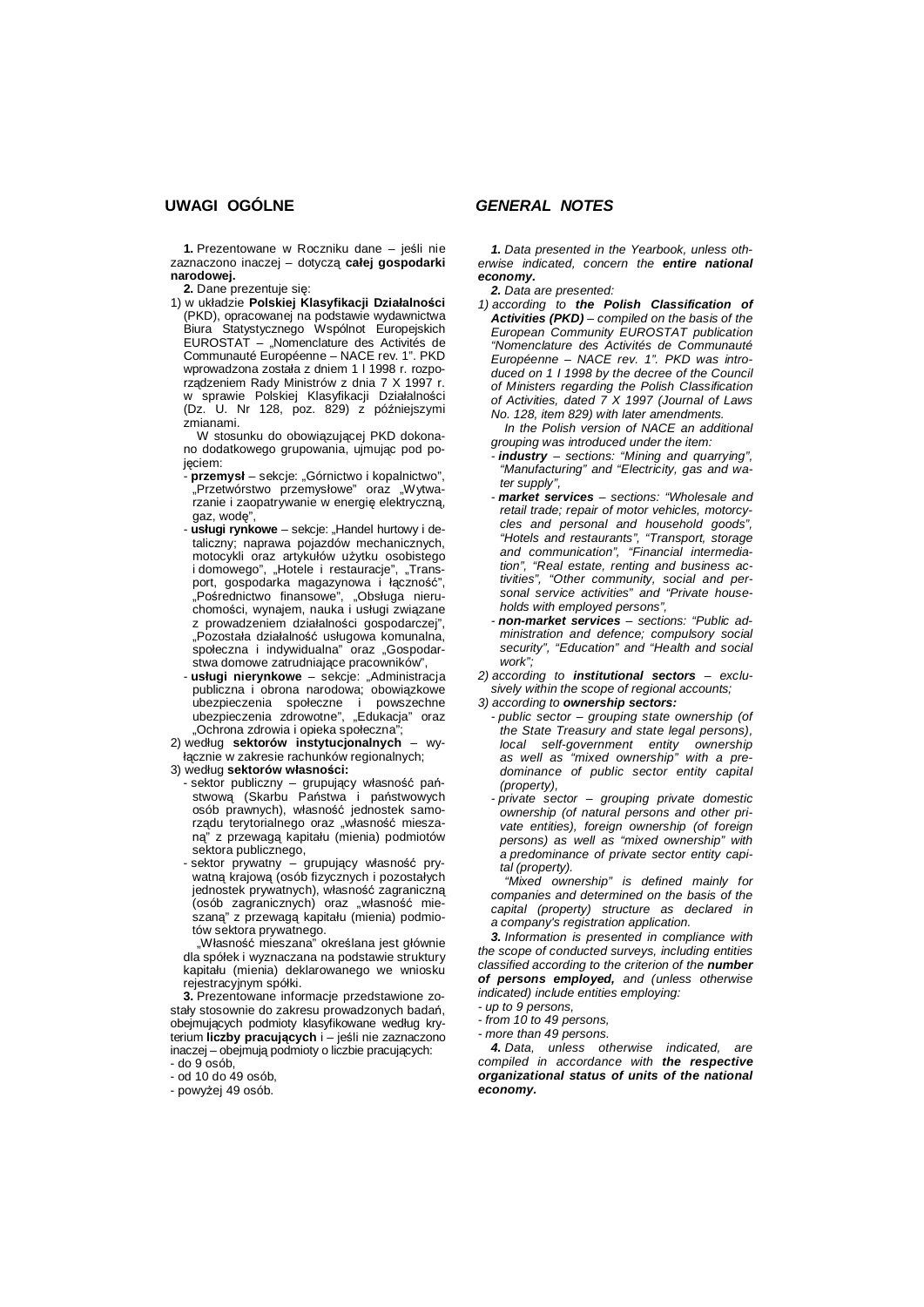**4.** Dane – jeĞli nie zaznaczono inaczej – opracowano zgodnie z każdorazowym stanem or**ganizacyjnym gospodarki narodowej.**

5. Dane w podziale według sekcji, działów i grup PKD opracowano – jeĞli nie zaznaczono inaczej – tzw. metodą przedsiębiorstw.

 $Netoda$  przedsiębiorstw (podmiotowa) oznacza przyjmowanie całych podmiotów gospodarki narodowej za podstawę grupowania wszystkich danych charakteryzujących ich działalność we-Gáug poszczególnych poziomów klasyfikacyjnych i podziałów terytorialnych.

**6.** Przez **podmioty gospodarki narodowej** rozumie się jednostki prawne, tj.: osoby prawne, jednostki organizacyjne niemające osobowości prawnej oraz osoby fizyczne prowadzące dziaáalność gospodarczą.

Pod pojęciem podmiotów gospodarczych rozumie się podmioty prowadzące działalność gospodarczą (produkcyjną i usáugową) na wáasny rachunek w celu osiągnięcia zysku.

**7.** Z ważniejszych klasyfikacji, według których prezentuje się dane w Roczniku – obok PKD – należy wymienić:

- 1) Klasyfikację Zawodów i Specjalności, na podstawie której dokonuje się grupowania radnych organów jednostek samorządu terytorialnego; klasyfikacja wprowadzona została rozporządzeniem Ministra Pracy i Polityki Socjalnej z dnia 20 IV 1995 r. (Dz. U. Nr 48, poz. 253);
- 2) **Polską KlasyfikacjĊ Wyrobów i Usáug (PKWiU)**, na podstawie której dokonuje się grupowania wyrobów i towarów; PKWiU, opracowana na podstawie międzynarodowych klasyfikacji i nomenklatur, wprowadzona została z dniem 1 VII 1997 r. rozporządzeniem Rady Ministrów z dnia 18 III 1997 r. (Dz. U. Nr 42, poz. 264) z późniejszymi zmianami:
- 3) Klasyfikację Spożycia Indywidualnego we-**Gáug Celu (COICOP),** na podstawie której dokonuje się grupowania spożycia produktów (wyrobów i usług) w sektorze gospodarstw domowych oraz wydatków na towary i usługi konsumpcyjne w gospodarstwach domowych (przyjętych również do opracowania wskaźników cen);
- 4) **Polską KlasyfikacjĊ Obiektów Budowlanych (PKOB)**, na podstawie której dokonuje się grupowania produktów budownictwa; PKOB, opracowana na podstawie europejskiej Klasyfikacji Obiektów Budowlanych (CC), wprowadzona została z dniem 1 I 2000 r. rozporządzeniem Rady Ministrów z dnia 30 XII 1999 r. (Dz. U. Nr 112, poz. 1316) z późniejszymi zmianami
- 5) **KlasyfikacjĊ ĝrodków Trwaáych (KĝT),** na podstawie której dokonuje się grupowania środków trwałych według rodzajów; KŚT wprowadzona została z dniem 1 l 2000 r. rozporządzeniem Rady Ministrów z dnia 30 XII 1999 r. (Dz. U. Nr 112, poz. 1317) z późniejszymi zmianami.

**8.** Informacje o województwie oraz w podziale na miasta i wieś podano w każdorazowym podziale administracyjnym. Przez "miasta" rozumie się obszar położony w granicach administracyjnych tych jednostek, przez "wieś" – pozostałe terytorium województwa.

*5. Data according to NACE sections, divisions and groups are compiled, unless otherwise indicated, using the enterprise method.*

*In the enterprise (entity) method, the entire organizational unit of entities in the national economy is the basis for grouping all data describing their activity according to individual classification levels and territorial divisions.*

*6. The term entities of the national economy is understood as legal entities, i.e.: legal persons, organizational entities without legal personality as well as natural persons conducting economic activity.*

*The term economic entities is understood as entities conducting economic activity (production and service) on their own-account in order to earn a profit.*

*7. Other than NACE, among the more important classifications, according to which data are presented in the Yearbook, the following should be mentioned:*

- *1) the Occupations and Specializations Classification, on the basis of which councillors of organs of local self-government entities are grouped; the classification was introduced by a decree of the Minister of Labour and Social Policy, dated 20 IV 1995 (Journal of Laws No. 48, item 253);*
- *2) the Polish Classification of Products and Services (PKWiU), on the basis of which products and goods are grouped; compiled on the basis of the following international classifications and nomenclatures, was introduced on 1 VII 1997 by a decree of the Council of Ministers, dated 18 III 1997 (Journal of Laws No. 42, item 264) with later amendments;*
- *3) the Classification of Individual Consumption by Purpose (COICOP), on the basis of which final consumption expenditure of products (goods and services) in the households sector as well as expenditures on consumer goods and services of households (also adopted for compiling price indices) are grouped;*
- *4) the Polish Classification of Types of Construction (PKOB), on the basis of which products of construction are grouped; PKOB, compiled on the basis of the European Classification of Types of Constructions (CC), was introduced on 1 I 2000 by a decree of the Council of Ministers, dated 30 XII 1999 (Journal of Laws No. 112, item 1316) with later amendments;*
- *5) the Classification of Fixed Assets (KĝT), on the basis of which fixed assets are grouped according to type; KĝT was introduced on 1 I 2000 by a decree of the Council of Ministers, dated 30 XII 1999 (Journal of Laws No. 112, item 1317) with later amendments.*

*8. Information on voivodship as well as by urban and rural area is presented according to administrative division in a given period. The term urban area is understood as an area located within the administrative borders of these units, while a rural area is understood as the remaining territory of the voivodship.*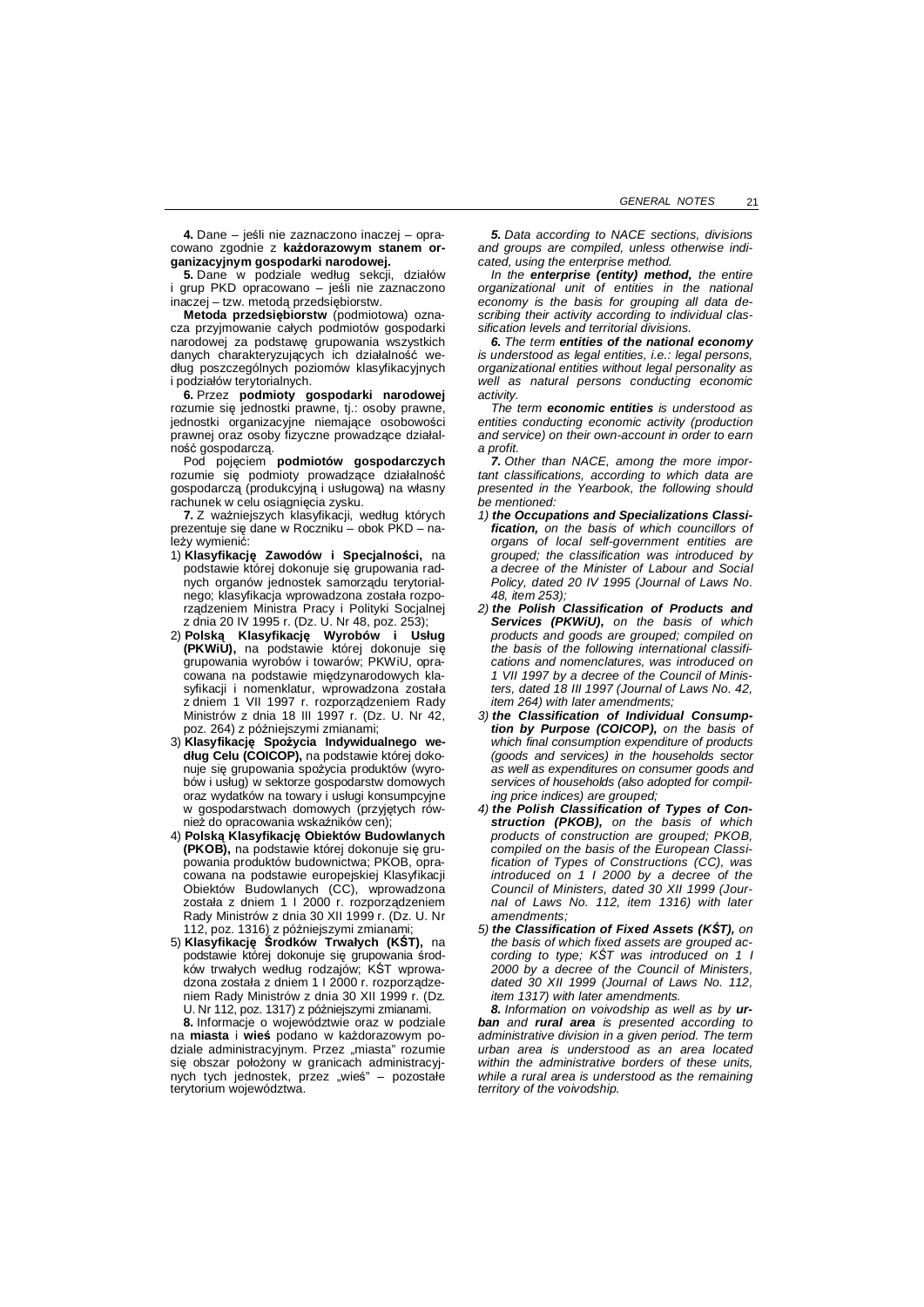**9.** Dane w **cenach bieĪących** odpowiadają uzyskanym dochodom, poniesionym wydatkom lub wartości wyrobów, usług itp. W tablicach, w których nie okreĞlono cen, dane liczbowe wyrażono w cenach bieżących.

Do wyceny produkcji – jeĞli nie zaznaczono inaczej – przyjęto kategorię ceny bazowej.

**Cena bazowa** definiowana jest jako kwota pieniędzy otrzymywana przez producenta (w tym także przez jednostkę handlową) od nabywcy za jednostke produktu (wyrobu lub usługi), pomniejszona o podatki od produktu oraz o ewentualne rabaty i opusty, powiększona o dotacje otrzymywane do produktu.

Podatki od produktów obejmują: podatek od towarów i usług (od produktów krajowych i od importu), podatki i cła od importu (łacznie z podatkiem akcyzowym) oraz inne podatki od produktów, jak podatek akcyzowy od produktów krajowych i podatki od niektórych rodzajów usług (np. od gier losowych i zakáadów wzajemnych, zryczałtowany podatek od towarów i usług od okazjonalnych przewozów osób).

10. Jako ceny stałe przyjęto w przypadku:

- 1) produkcji rolniczej ceny bieżące z roku poprzedzającego rok badany, z wyjątkiem ziemniaków, warzyw i owoców, w przypadku których przyjmuje się średnie ceny z dwóch kolejnych lat, tj. z roku poprzedzającego rok badany i z roku badanego;
- 2) produkcji sprzedanej przemysłu:
	- ceny stałe 1995 r. (średnie ceny bieżące 1995 r.) do 2000 r.,
	- ceny stałe 2000 r. (średnie ceny bieżące 2000 r.) od 2001 r.

**11. Liczby względne (wskaźniki, odsetki)** obliczono z reguły na podstawie danych bezwzględnych wyrazonych z wieksza dokładnościa niż podano w tablicach.

**WskaĨniki dynamiki** – w przypadku zmian metodycznych, zmian kategorii ceny przyjmowanej do wyceny produkcji, zmian systemu cen stałych oraz zmian systemu wag do obliczania wskaźników cen w poszczególnych okresach – obliczono w warunkach porównywalnych. Wskaźniki jednopodstawowe obliczono metodą nawiązania łańcuchowego.

**12.** Przy **przeliczaniu na 1 mieszkaĔca (1000 ludności itp.)** danych według stanu w końcu roku (np. liczba lekarzy) przyjęto liczbę ludności według stanu w dniu 31 XII, a przy przeliczaniu danych charakteryzujących wielkość zjawiska w ciągu roku (np. ruch naturalny ludności, produkcia, spożycie) – według stanu w dniu 30 VI.

U w a g a. Dane za lata 2000 i 2001 obliczono przy przyjęciu skorygowanej liczby ludności uwzględniającej wyniki Narodowego Spisu Powszechnego Ludności i Mieszkań 2002.

**13.** Dane – jeĞli nie zaznaczono inaczej – nie obejmują jednostek budżetowych prowadzących działalność w zakresie obrony narodowej i bezpieczeństwa publicznego.

14. Niektóre informacje zostały podane na podstawie danych nieostatecznych i mogą ulec zmianie w następnych publikacjach Urzędu Statystycznego.

*9. Data in current prices correspond to obtained revenue, incurred expenditures or the value of products, services, etc. In tables in which prices are not defined, data are expressed in current prices.*

*In order to evaluate production, unless otherwise indicated, the basic price category was implemented.*

*Basic price is defined as the amount of money received by a producer (trade entities included) from a buyer for a unit of product (good or service), decreased by the tax on the product as well as by applicable rebates and deductions, and increased by subsidies received for the product.*

*Taxes on products include: the value added tax – VAT (on domestic products and on imports), taxes and customs duties on imports (including the excise tax) as well as other taxes on products, such as the excise tax on domestic products and taxes on selected types of services (e.g., on games of chance and mutual betting, the lump sum tax on goods and services from occasional transports of passengers).*

*10. Constant prices were adopted as follows: 1) agricultural output – current prices from the year preceding the reference year with the exception of potatoes, vegetables and fruit, in the case of which the average prices from two consecutive years are adopted, i.e., from the year preceding the surveyed year and from the surveyed year;*

*2) sold production of industry:*

*- 1995 constant prices (1995 average current prices) until 2000,*

*- 2000 constant prices (2000 average current prices) since 2001.*

*11. Relative numbers (indices, percentages) are, as a rule, calculated on the basis of absolute data expressed with higher precision than that presented in the tables.*

*Indices – in the case of methodological changes, changes in price categories used in the evaluation of production, changes in the system of constant prices as well as changes in the system of weights for calculating price indices in individual periods are calculated in comparable conditions. Single base indices are calculated using the chain-base index method.*

*12. When computing per capita data (1000 population, etc.) as of the end of a year (e.g., the number of doctors), the population as of 31 XII was adopted, whereas data describing the magnitude of a phenomenon within a year (e.g., vital statistics, production, consumption) – as of 30 VI.*

*N o t e. Data for 2000 and 2001 are calculated assuming the revised number of population, which considers the results of Population and Housing Census of 2002.*

*13. Data, unless otherwise indicated, do not include the budgetary entities conducting activity within the scope of national defence and public safety.*

*14. Selected information presented on the basis of preliminary data may change in subsequent publications of the Statistical Office.*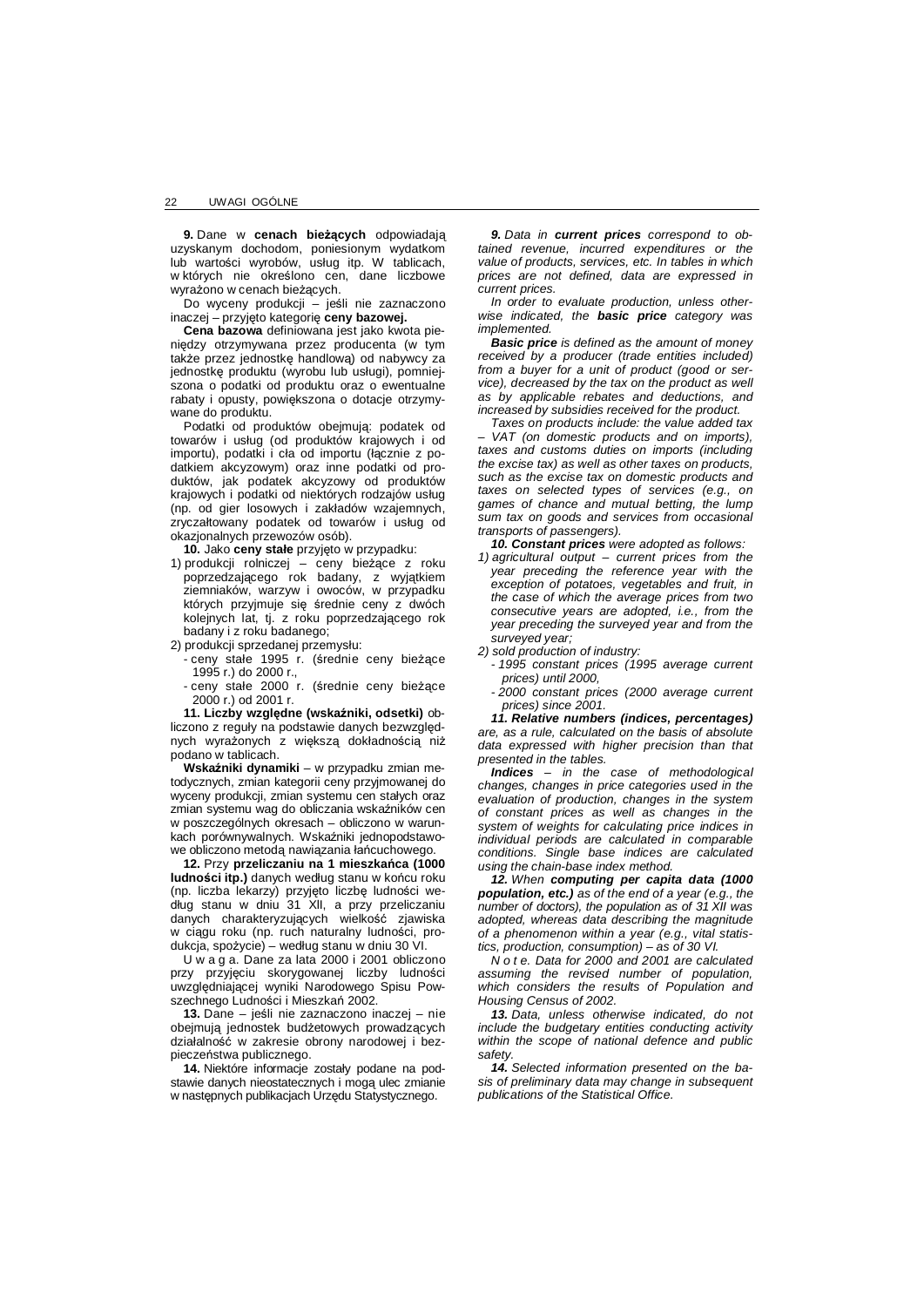15. Ze względu na elektroniczną technikę **przetwarzania danych, w niektórych przypadkach sumy skáadników mogą siĊ róĪniü od podanych wielkoĞci "ogóáem".**

**16.** Informacie statystyczne pochodzące ze źródel spoza Urzędu Statystycznego opatrzono odpowiednimi notami, przy przyjęciu zasady, że jako źródłodawcę podaje się instytucję przekazującą informacje prezentowane w tablicy za ostatni rok.

**17.** W Roczniku zastosowano skróty nazw niektórych poziomów klasyfikacyjnych; zestawienie zastosowanych skrótów i pełnych nazw podaje się poniżej:

## **skrót** *abbreviation*

#### *15. Due to the electronic method of data processing, in some cases component totals can differ from the amount given in the item "total".*

*16. Statistical information originating from sources other than the Statistical Office is indicated in the appropriate note, with the institution providing the information presented in the table for the last year given as the source.*

*17. The names of some classification levels used in the Yearbook have been abbreviated; the list of abbreviations used and their full names are given below:*

> **peána nazwa** *full name*

# MIĉDZYNARODOWA STATYSTYCZNA KLASYFIKACJA CHORÓB I PROBLEMÓW ZDROWOTNYCH (X Rewizja) *INTERNATIONAL STATISTICAL CLASSIFICATION*

*OF DISEASES AND RELATED HEALTH PROBLEMS (ICD – 10 Revision)*

| Choroby krwi i narządów krwiotwórczych          | Choroby krwi i narządów krwiotwórczych oraz niektóre                                                   |
|-------------------------------------------------|--------------------------------------------------------------------------------------------------------|
| Diseases of blood and blood-forming<br>organs   | choroby przebiegające z udziałem mechanizmów autoim-<br>munologicznych                                 |
|                                                 | Diseases of the blood and blood-forming organs and certain<br>disorders involving the immune mechanism |
| Wady rozwojowe wrodzone<br>Congenital anomalies | Wady rozwojowe wrodzone, zniekształcenia i aberracje<br>chromosomowe                                   |
|                                                 | Congenital malformations, deformations and chromosomal<br>abnormalities                                |
| Objawy i stany niedokładnie określone           | Objawy, cechy chorobowe oraz nieprawidłowe wyniki badań                                                |
| Symptoms and ill-defined conditions             | klinicznych i laboratoryjnych jednostek chorobowych, gdzie<br>indziej niesklasyfikowane                |
|                                                 | Symptoms, sign and abnormal clinical and laboratory find-<br>ings, not elsewhere classified            |

## POLSKA KLASYFIKACJA DZIAŁALNOŚCI (PKD) *NOMENCLATURE DES ACTIVITÉS DE COMMUNAUTÉ EUROPÉENNE – NACE rev. 1*

## **sekcje** *sections*

| Handel i naprawy<br>Trade and repair                                                                 | Handel hurtowy i detaliczny; naprawa pojazdów mecha-<br>nicznych, motocykli oraz artykułów użytku osobistego i do-<br>mowego |
|------------------------------------------------------------------------------------------------------|------------------------------------------------------------------------------------------------------------------------------|
|                                                                                                      | Wholesale and retail trade; repair of motor vehicles, motor-<br>cycles and personal and household goods                      |
| Obsługa nieruchomości i firm; nauka                                                                  | Obsługa nieruchomości, wynajem, nauka i usługi związane<br>z prowadzeniem działalności gospodarczej                          |
| Administracja publiczna i obrona naro-<br>dowa; obowiązkowe ubezpieczenia spo-<br>łeczne i zdrowotne | Administracja publiczna i obrona narodowa; obowiązkowe<br>ubezpieczenia społeczne i powszechne ubezpieczenia<br>zdrowotne    |